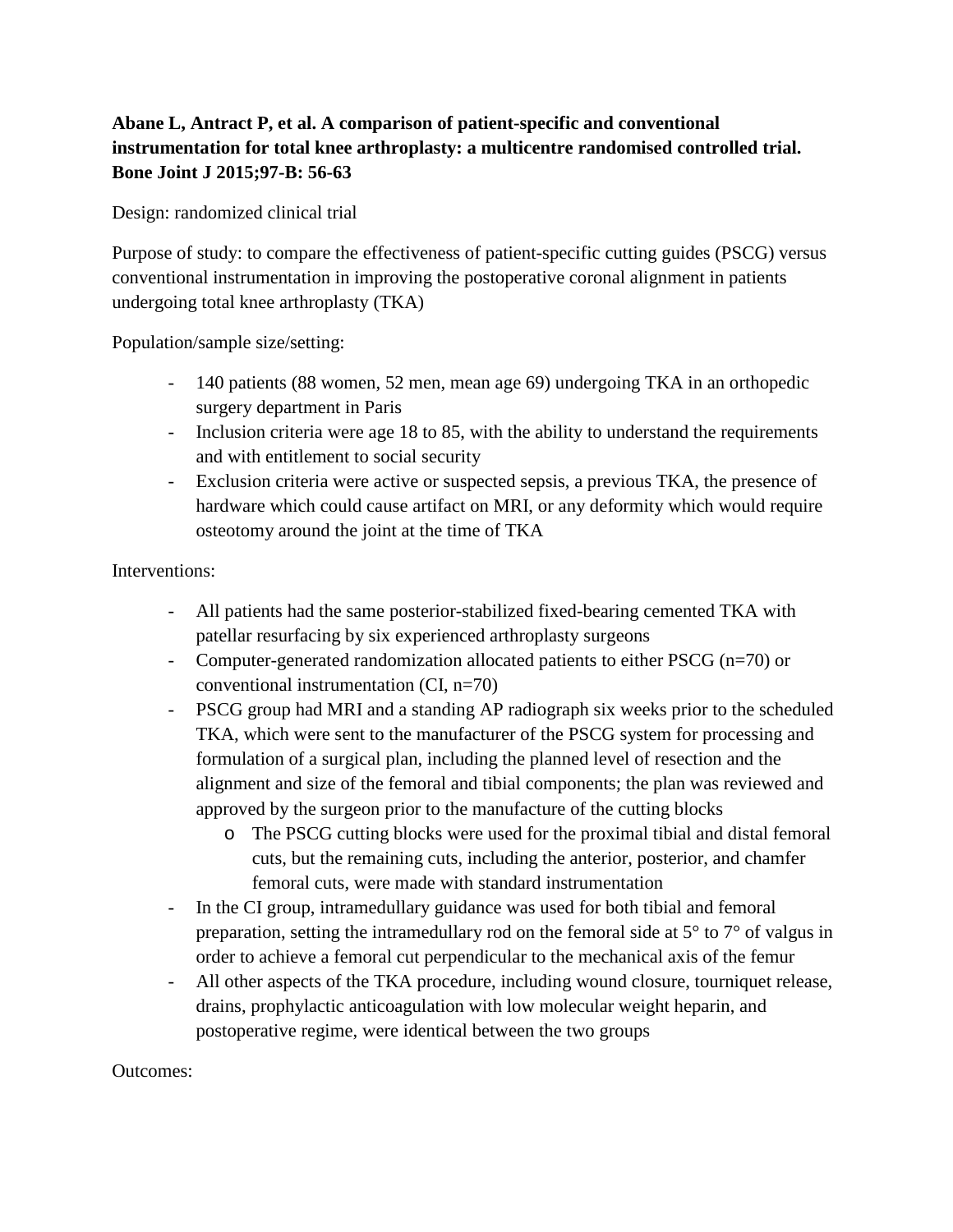- Followup standing AP films were done three months after TKA and were read by an independent observer who was blinded to the instrumentation used
- The radiographic outcomes focused on alignment in the frontal plane with prespecified normal values for the various angles measured
	- o The normal hip-knee-ankle (HKA) angle was expected to be 180°, with an HKA angle  $> 180^\circ$  considered to be valgus, with values  $< 180^\circ$  being considered varus
	- o Other measured angles were the F angle (between the tangent connecting the distal condyles of the prosthesis and the mechanical axis of the femur) and the T angle (between the tangent to the prosthetic tibial baseplate and the mechanical axis of the tibia)
		- Both angles had an expected measurement of 90 $^{\circ}$ ; a T or F angle  $> 90^{\circ}$ was considered valgus of the component and a value  $\langle 90^\circ$  was considered varus
	- $\circ$  For these angles, a deviation  $> 3^{\circ}$  was considered to represent an "outlier"
- The HKA, F, and T angles were statistically equal in the groups at followup
	- o The mean HKA angle for the CI group was 178.9° and for the PSBC group it was 178.2°
	- $\circ$  The mean F angle for the CI group was 90.1 $\degree$  and for the PSBC group it was 88.6°
	- $\circ$  The mean T angle for the CI group was 89.1  $\circ$  and for the PBSC group it was 89.8°
	- o For the HKA angle there were 22 outliers in the CI group and 19 outliers in the PBSC group
- Some additional outcomes were also measured and compared; the Knee Society and Oxford Knee Scores were also equal between groups at three months
- Mean operating time, mean blood loss, and mean length of hospital stay were also equal between groups

Author's conclusions:

- For patients undergoing TKA, the coronal plane angles at the knee joint were not influenced by the nature of the instrumentation used during surgery, whether that instrumentation was patient-specific cutting guides or conventional instrumentation
- The study was short-term and the results do not necessarily imply long-term equivalence of knee alignment after knee replacement
- There were measurements only in the coronal plane, and the axial alignment was not evaluated
- Operating time, blood loss, and clinical knee function at three months were also not influenced by the instrumentation used for TKA